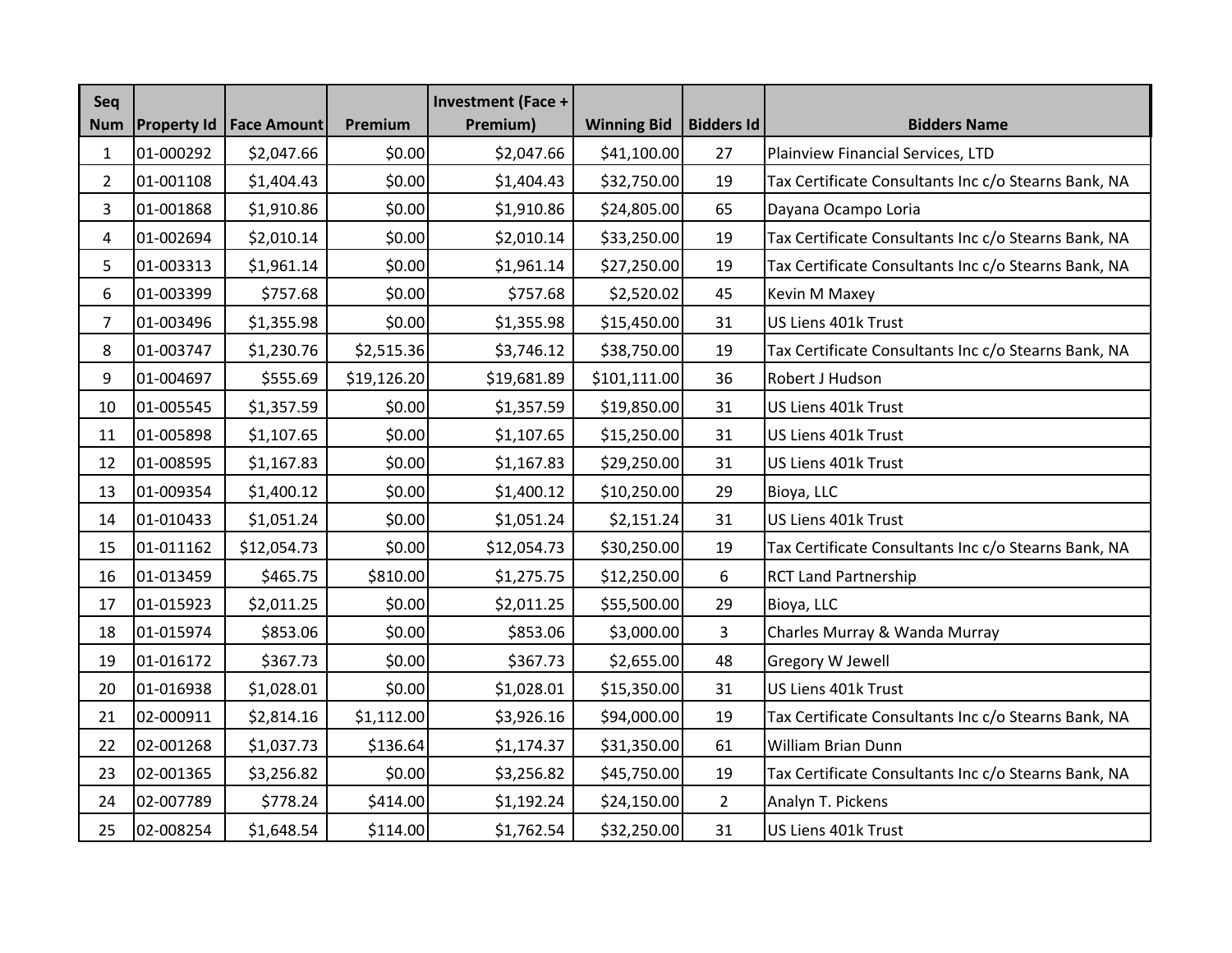| 26 | 02-010747 | \$777.03   | \$5,742.00  | \$6,519.03  | \$50,750.00  | 61             | William Brian Dunn                                   |
|----|-----------|------------|-------------|-------------|--------------|----------------|------------------------------------------------------|
| 27 | 02-012685 | \$1,721.90 | \$1,644.00  | \$3,365.90  | \$57,500.00  | 19             | Tax Certificate Consultants Inc c/o Stearns Bank, NA |
| 28 | 02-013118 | \$625.93   | \$0.00      | \$625.93    | \$5,655.00   | $\overline{2}$ | Analyn T. Pickens                                    |
| 29 | 02-013479 | \$2,789.84 | \$0.00      | \$2,789.84  | \$87,500.00  | 19             | Tax Certificate Consultants Inc c/o Stearns Bank, NA |
| 30 | 02-014114 | \$1,717.00 | \$10,668.00 | \$12,385.00 | \$104,500.00 | 29             | Bioya, LLC                                           |
| 31 | 02-014343 | \$1,314.88 | \$0.00      | \$1,314.88  | \$30,250.00  | 19             | Tax Certificate Consultants Inc c/o Stearns Bank, NA |
| 32 | 02-015714 | \$1,212.56 | \$0.00      | \$1,212.56  | \$15,000.00  | 31             | US Liens 401k Trust                                  |
| 33 | 02-016583 | \$2,670.16 | \$0.00      | \$2,670.16  | \$22,250.00  | 31             | US Liens 401k Trust                                  |
| 34 | 02-018292 | \$1,899.71 | \$0.00      | \$1,899.71  | \$30,250.00  | 19             | Tax Certificate Consultants Inc c/o Stearns Bank, NA |
| 35 | 02-024608 | \$1,683.98 | \$0.00      | \$1,683.98  | \$20,250.00  | 27             | Plainview Financial Services, LTD                    |
| 36 | 02-028247 | \$1,182.46 | \$0.00      | \$1,182.46  | \$40,250.00  | 19             | Tax Certificate Consultants Inc c/o Stearns Bank, NA |
| 37 | 02-029278 | \$1,745.84 | \$0.00      | \$1,745.84  | \$51,500.00  | 19             | Tax Certificate Consultants Inc c/o Stearns Bank, NA |
| 38 | 02-031477 | \$1,637.94 | \$0.00      | \$1,637.94  | \$15,250.00  | 31             | US Liens 401k Trust                                  |
| 39 | 02-033291 | \$3,150.80 | \$0.00      | \$3,150.80  | \$40,250.00  | 19             | Tax Certificate Consultants Inc c/o Stearns Bank, NA |
| 40 | 02-045735 | \$1,287.25 | \$2,339.00  | \$3,626.25  | \$51,055.00  | 6              | <b>RCT Land Partnership</b>                          |
| 41 | 03-000524 | \$854.92   | \$0.00      | \$854.92    | \$1,104.92   | 34             | Dorishele Lynette Wilkins-Mcknight                   |
| 42 | 03-000877 | \$638.02   | \$782.00    | \$1,420.02  | \$21,350.00  | 32             | <b>CMD A Maryland General Partnership</b>            |
| 43 | 03-000885 | \$727.86   | \$1,187.36  | \$1,915.22  | \$26,350.00  | 32             | <b>CMD A Maryland General Partnership</b>            |
| 44 | 03-001369 | \$1,514.26 | \$106.00    | \$1,620.26  | \$25,450.00  | 31             | US Liens 401k Trust                                  |
| 45 | 03-005089 | \$447.04   | \$0.00      | \$447.04    | \$1,000.00   | 43             | Michelle Marie Tucker                                |
| 46 | 03-007758 | \$1,558.28 | \$3,424.64  | \$4,982.92  | \$65,950.00  | 19             | Tax Certificate Consultants Inc c/o Stearns Bank, NA |
| 47 | 03-009246 | \$2,890.96 | \$14.64     | \$2,905.60  | \$56,620.00  | 19             | Tax Certificate Consultants Inc c/o Stearns Bank, NA |
| 48 | 03-009971 | \$702.86   | \$0.00      | \$702.86    | \$3,000.00   | 29             | Bioya, LLC                                           |
| 49 | 03-010457 | \$3,413.47 | \$0.00      | \$3,413.47  | \$50,500.00  | 19             | Tax Certificate Consultants Inc c/o Stearns Bank, NA |
| 50 | 03-010503 | \$2,385.94 | \$0.00      | \$2,385.94  | \$35,250.00  | 31             | US Liens 401k Trust                                  |
| 51 | 03-015432 | \$1,602.55 | \$5,684.00  | \$7,286.55  | \$85,500.00  | 19             | Tax Certificate Consultants Inc c/o Stearns Bank, NA |
| 52 | 03-017788 | \$4,141.25 | \$10,072.00 | \$14,213.25 | \$123,600.00 | 27             | Plainview Financial Services, LTD                    |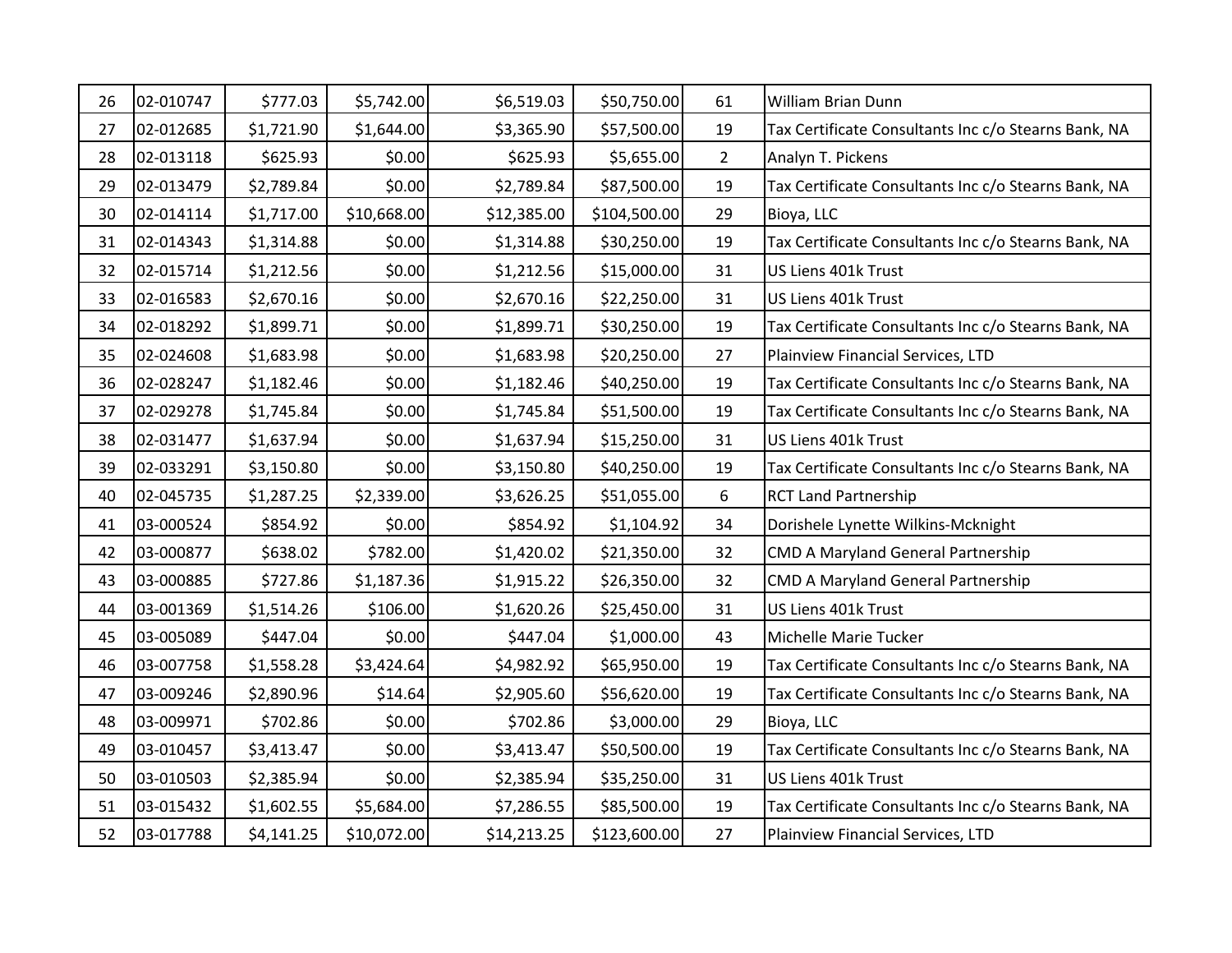| 53 | 03-022889 | \$29,098.64 | \$2,195.73 | \$31,294.37 | \$29,098.64  | 61  | William Brian Dunn                                   |
|----|-----------|-------------|------------|-------------|--------------|-----|------------------------------------------------------|
| 54 | 03-023117 | \$13,500.00 | \$0.00     | \$13,500.00 | \$13,500.00  | 76A | Wahoo 6th Street, LLC                                |
| 55 | 03-023389 | \$156.02    | \$2,346.00 | \$2,502.02  | \$12,050.00  | 58  | Jerimiah Patten                                      |
| 56 | 03-027449 | \$11,825.45 | \$9,744.00 | \$21,569.45 | \$286,000.00 | 19  | Tax Certificate Consultants Inc c/o Stearns Bank, NA |
| 57 | 03-027554 | \$454.29    | \$0.00     | \$454.29    | \$7,200.00   | 32  | <b>CMD A Maryland General Partnership</b>            |
| 58 | 03-028615 | \$1,177.08  | \$0.00     | \$1,177.08  | \$14,650.00  | 11  | Nathan McCain                                        |
| 59 | 03-029026 | \$1,584.69  | \$946.20   | \$2,530.89  | \$34,251.00  | 19  | Tax Certificate Consultants Inc c/o Stearns Bank, NA |
| 60 | 03-033139 | \$1,650.13  | \$0.00     | \$1,650.13  | \$16,850.00  | 31  | US Liens 401k Trust                                  |
| 61 | 03-033279 | \$2,643.32  | \$0.00     | \$2,643.32  | \$40,250.00  | 19  | Tax Certificate Consultants Inc c/o Stearns Bank, NA |
| 62 | 03-035999 | \$169.64    | \$2,116.00 | \$2,285.64  | \$11,500.00  | 28  | Ryan White                                           |
| 63 | 03-043118 | \$1,088.84  | \$3,144.40 | \$4,233.24  | \$102,722.00 | 19  | Tax Certificate Consultants Inc c/o Stearns Bank, NA |
| 64 | 04-000986 | \$1,895.92  | \$0.00     | \$1,895.92  | \$35,250.00  | 31  | US Liens 401k Trust                                  |
| 65 | 04-001796 | \$5,194.61  | \$0.00     | \$5,194.61  | \$30,250.00  | 11  | Nathan McCain                                        |
| 66 | 04-001818 | \$677.91    | \$0.00     | \$677.91    | \$5,101.00   | 6   | <b>RCT Land Partnership</b>                          |
| 67 | 04-005317 | \$1,651.07  | \$0.00     | \$1,651.07  | \$46,250.00  | 31  | US Liens 401k Trust                                  |
| 68 | 04-005805 | \$1,028.99  | \$70.00    | \$1,098.99  | \$13,150.00  | 6   | <b>RCT Land Partnership</b>                          |
| 69 | 04-012224 | \$1,834.72  | \$2,324.00 | \$4,158.72  | \$80,500.00  | 19  | Tax Certificate Consultants Inc c/o Stearns Bank, NA |
| 70 | 04-019202 | \$2,741.45  | \$6,364.00 | \$9,105.45  | \$121,500.00 | 19  | Tax Certificate Consultants Inc c/o Stearns Bank, NA |
| 71 | 04-021541 | \$2,671.00  | \$0.00     | \$2,671.00  | \$75,500.00  | 19  | Tax Certificate Consultants Inc c/o Stearns Bank, NA |
| 72 | 04-025725 | \$2,212.18  | \$7,404.00 | \$9,616.18  | \$114,500.00 | 19  | Tax Certificate Consultants Inc c/o Stearns Bank, NA |
| 73 | 05-000106 | \$443.41    | \$0.00     | \$443.41    | \$7,395.00   | 46  | Saintvilus Austinville                               |
| 74 | 05-000157 | \$1,803.07  | \$94.00    | \$1,897.07  | \$32,750.00  | 19  | Tax Certificate Consultants Inc c/o Stearns Bank, NA |
| 75 | 05-002281 | \$1,429.87  | \$0.00     | \$1,429.87  | \$15,750.00  | 31  | US Liens 401k Trust                                  |
| 76 | 05-002826 | \$1,765.30  | \$0.00     | \$1,765.30  | \$1,965.30   | 11  | Nathan McCain                                        |
| 77 | 05-003059 | \$769.39    | \$0.00     | \$769.39    | \$1,619.39   | 31  | US Liens 401k Trust                                  |
| 78 | 05-004187 | \$1,939.89  | \$0.00     | \$1,939.89  | \$35,250.00  | 19  | Tax Certificate Consultants Inc c/o Stearns Bank, NA |
| 79 | 05-004446 | \$1,528.41  | \$122.00   | \$1,650.41  | \$27,650.00  | 31  | US Liens 401k Trust                                  |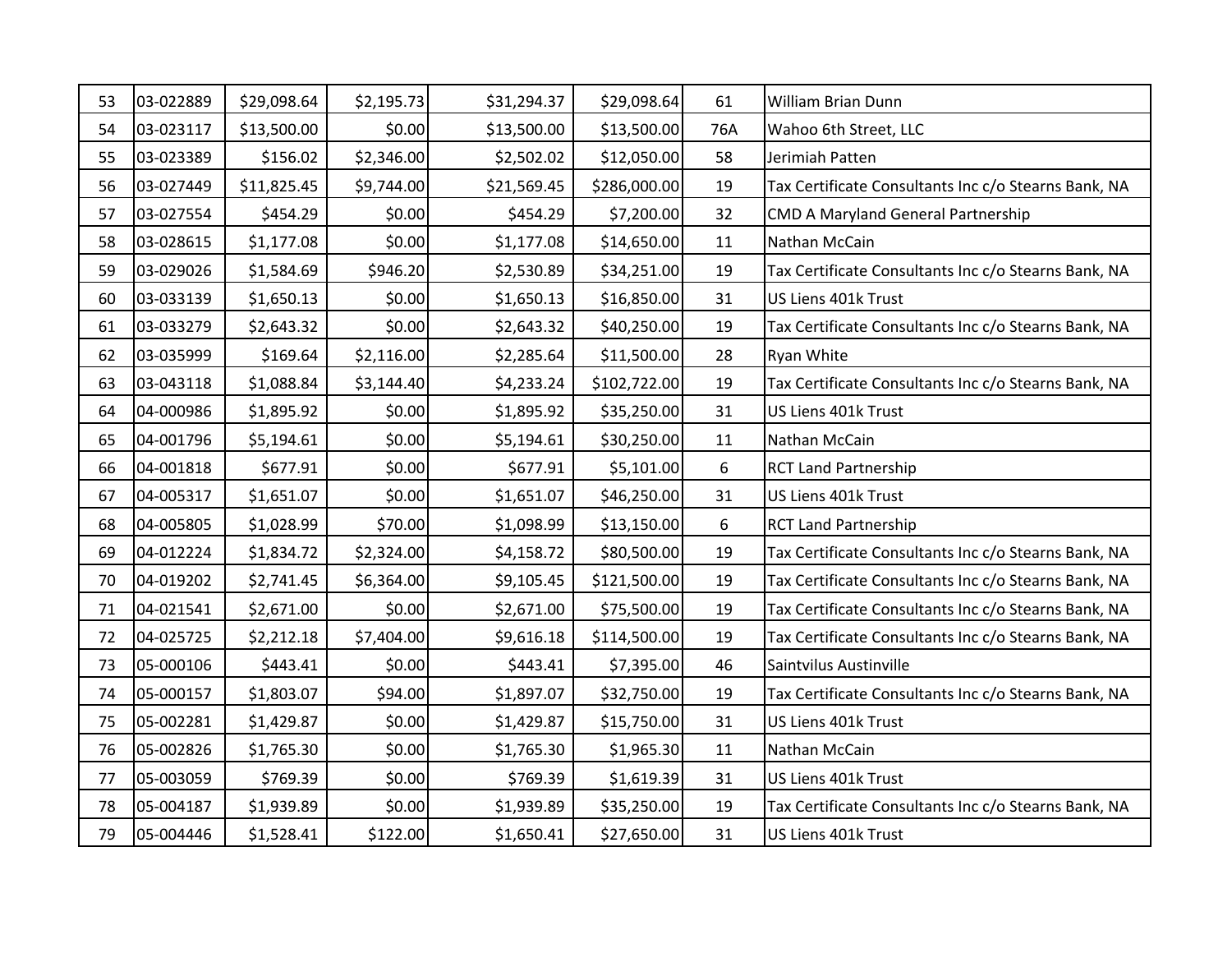| 80  | 05-005809 | \$882.62   | \$0.00     | \$882.62   | \$882.62     | 34            | Dorishele Lynette Wilkins-Mcknight                   |
|-----|-----------|------------|------------|------------|--------------|---------------|------------------------------------------------------|
| 81  | 05-005817 | \$8,498.49 | \$0.00     | \$8,498.49 | \$9,600.00   | 59            | Wilbarger II LLC                                     |
| 82  | 05-005876 | \$1,243.26 | \$230.00   | \$1,473.26 | \$22,750.00  | 19            | Tax Certificate Consultants Inc c/o Stearns Bank, NA |
| 83  | 05-006317 | \$940.71   | \$0.00     | \$940.71   | \$36,250.00  | 31            | US Liens 401k Trust                                  |
| 84  | 05-007518 | \$1,549.47 | \$0.00     | \$1,549.47 | \$35,250.00  | 31            | US Liens 401k Trust                                  |
| 85  | 05-009251 | \$1,165.68 | \$0.00     | \$1,165.68 | \$9,200.00   | 11            | Nathan McCain                                        |
| 86  | 05-010861 | \$404.73   | \$0.00     | \$404.73   | \$804.73     | 43            | Michelle Marie Tucker                                |
| 87  | 05-011175 | \$1,709.55 | \$0.00     | \$1,709.55 | \$2,509.55   | 11            | Nathan McCain                                        |
| 88  | 05-011337 | \$7,115.57 | \$0.00     | \$7,115.57 | \$10,250.00  | 19            | Tax Certificate Consultants Inc c/o Stearns Bank, NA |
| 89  | 05-013402 | \$3,434.36 | \$0.00     | \$3,434.36 | \$28,850.00  | 31            | US Liens 401k Trust                                  |
| 90  | 05-015391 | \$2,317.29 | \$0.00     | \$2,317.29 | \$30,250.00  | 19            | Tax Certificate Consultants Inc c/o Stearns Bank, NA |
| 91  | 05-015405 | \$4,826.90 | \$0.00     | \$4,826.90 | \$8,226.90   | 31            | US Liens 401k Trust                                  |
| 92  | 05-015758 | \$3,742.89 | \$0.00     | \$3,742.89 | \$4,950.00   | 21            | Martha G Fernandez                                   |
| 93  | 05-015901 | \$461.16   | \$0.00     | \$461.16   | \$1,311.16   | 54            | Linda Tate                                           |
| 94  | 05-016029 | \$1,083.91 | \$0.00     | \$1,083.91 | \$8,500.00   | 11            | Nathan McCain                                        |
| 95  | 05-017173 | \$1,221.42 | \$137.00   | \$1,358.42 | \$35,445.00  | 31            | US Liens 401k Trust                                  |
| 96  | 05-017645 | \$2,794.85 | \$1,062.00 | \$3,856.85 | \$56,510.00  | 19            | Tax Certificate Consultants Inc c/o Stearns Bank, NA |
| 97  | 05-017955 | \$1,496.46 | \$0.00     | \$1,496.46 | \$40,250.00  | 19            | Tax Certificate Consultants Inc c/o Stearns Bank, NA |
| 98  | 05-018765 | \$1,711.00 | \$0.00     | \$1,711.00 | \$153,500.00 | 19            | Tax Certificate Consultants Inc c/o Stearns Bank, NA |
| 99  | 05-020867 | \$714.88   | \$0.00     | \$714.88   | \$2,100.00   | 6             | <b>RCT Land Partnership</b>                          |
| 100 | 05-020875 | \$693.91   | \$0.00     | \$693.91   | \$2,100.00   | 6             | <b>RCT Land Partnership</b>                          |
| 101 | 05-021502 | \$1,281.85 | \$191.90   | \$1,473.75 | \$37,719.50  | 19            | Tax Certificate Consultants Inc c/o Stearns Bank, NA |
| 102 | 05-023165 | \$5,245.19 | \$0.00     | \$5,245.19 | \$23,805.00  | 19            | Tax Certificate Consultants Inc c/o Stearns Bank, NA |
| 103 | 05-023289 | \$2,397.21 | \$0.00     | \$2,397.21 | \$40,250.00  | 19            | Tax Certificate Consultants Inc c/o Stearns Bank, NA |
| 104 | 05-023661 | \$8,255.85 | \$0.00     | \$0.00     | \$0.00       | <b>UNSOLD</b> |                                                      |
| 105 | 05-025834 | \$849.05   | \$0.00     | \$849.05   | \$6,800.00   | 71            | Sean Williams                                        |
| 106 | 05-029163 | \$1,150.47 | \$0.00     | \$1,150.47 | \$50,500.00  | 19            | Tax Certificate Consultants Inc c/o Stearns Bank, NA |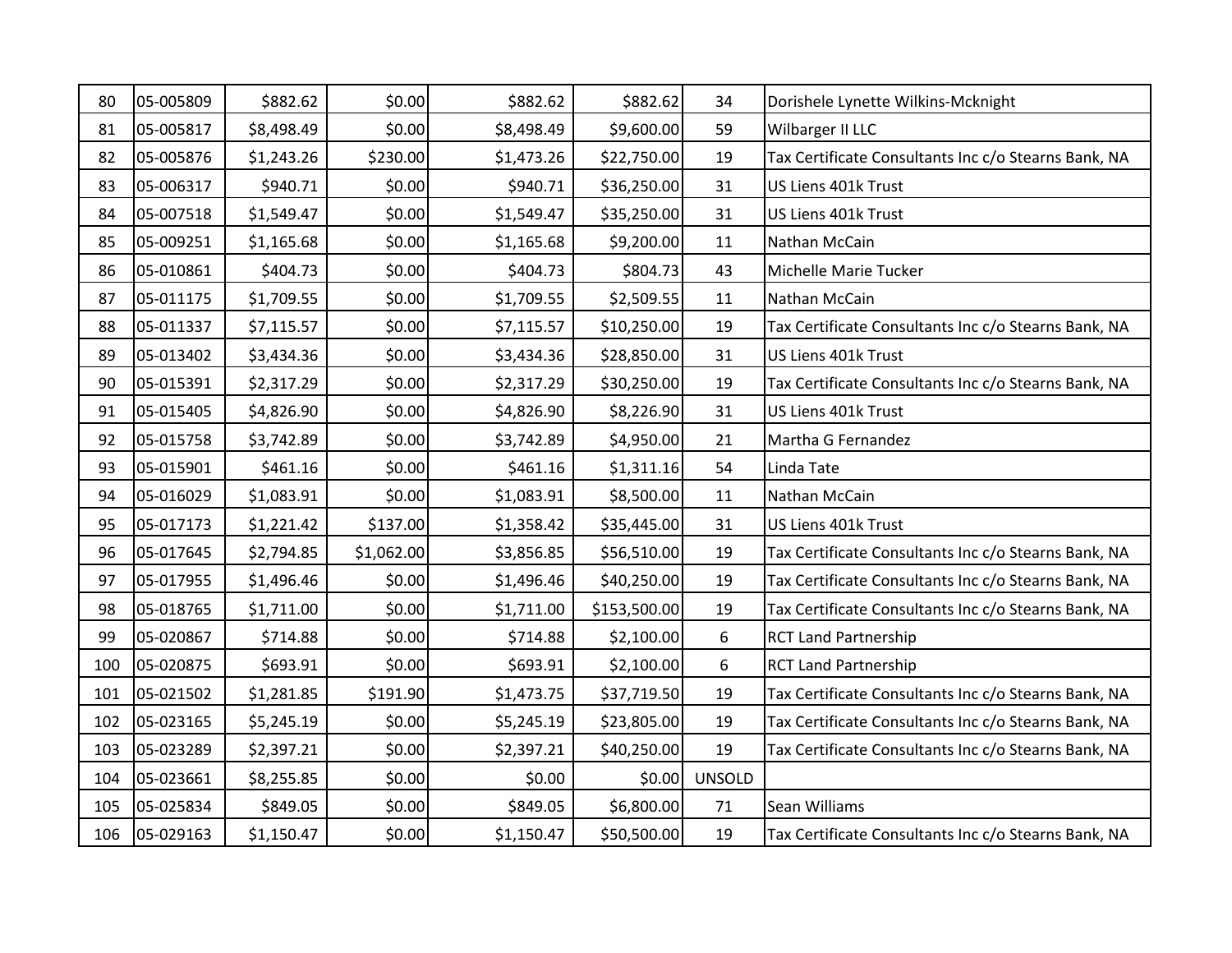| 107 | 05-030056 | \$551.83   | \$0.00      | \$551.83    | \$551.83     | 54 | Linda Tate                                           |
|-----|-----------|------------|-------------|-------------|--------------|----|------------------------------------------------------|
| 108 | 06-001602 | \$455.05   | \$0.00      | \$455.05    | \$2,200.00   | 6  | <b>RCT Land Partnership</b>                          |
| 109 | 06-001696 | \$1,114.23 | \$129.36    | \$1,243.59  | \$31,860.00  | 31 | US Liens 401k Trust                                  |
| 110 | 06-002374 | \$2,057.50 | \$0.00      | \$2,057.50  | \$50,500.00  | 19 | Tax Certificate Consultants Inc c/o Stearns Bank, NA |
| 111 | 06-002781 | \$3,732.23 | \$0.00      | \$3,732.23  | \$100,500.00 | 19 | Tax Certificate Consultants Inc c/o Stearns Bank, NA |
| 112 | 06-006361 | \$1,285.81 | \$0.00      | \$1,285.81  | \$16,850.00  | 11 | Nathan McCain                                        |
| 113 | 06-007414 | \$2,772.25 | \$6,084.00  | \$8,856.25  | \$116,500.00 | 19 | Tax Certificate Consultants Inc c/o Stearns Bank, NA |
| 114 | 06-007449 | \$1,153.76 | \$13,998.64 | \$15,152.40 | \$104,500.00 | 28 | Ryan White                                           |
| 115 | 06-015263 | \$1,886.21 | \$0.00      | \$1,886.21  | \$116,000.00 | 19 | Tax Certificate Consultants Inc c/o Stearns Bank, NA |
| 116 | 07-002637 | \$3,530.99 | \$0.00      | \$3,530.99  | \$50,500.00  | 19 | Tax Certificate Consultants Inc c/o Stearns Bank, NA |
| 117 | 07-002963 | \$7,541.90 | \$0.00      | \$7,541.90  | \$150,500.00 | 19 | Tax Certificate Consultants Inc c/o Stearns Bank, NA |
| 118 | 07-003692 | \$375.72   | \$0.00      | \$375.72    | \$5,201.00   | 11 | Nathan McCain                                        |
| 119 | 07-004036 | \$2,295.86 | \$6,376.00  | \$8,671.86  | \$82,000.00  | 29 | Bioya, LLC                                           |
| 120 | 07-005482 | \$1,395.25 | \$0.00      | \$1,395.25  | \$20,251.00  | 31 | US Liens 401k Trust                                  |
| 121 | 07-006101 | \$226.00   | \$0.00      | \$226.00    | \$44,250.00  | 19 | Tax Certificate Consultants Inc c/o Stearns Bank, NA |
| 122 | 07-006209 | \$881.73   | \$0.00      | \$881.73    | \$3,601.00   | 5  | <b>Tiberius LLC</b>                                  |
| 123 | 07-008163 | \$1,196.35 | \$11,832.00 | \$13,028.35 | \$95,000.00  | 61 | William Brian Dunn                                   |
| 124 | 07-009453 | \$2,217.42 | \$0.00      | \$2,217.42  | \$30,250.00  | 19 | Tax Certificate Consultants Inc c/o Stearns Bank, NA |
| 125 | 07-009658 | \$121.20   | \$0.00      | \$121.20    | \$121.20     | 54 | Linda Tate                                           |
| 126 | 07-011369 | \$2,226.30 | \$0.00      | \$2,226.30  | \$60,500.00  | 19 | Tax Certificate Consultants Inc c/o Stearns Bank, NA |
| 127 | 07-013302 | \$3,247.70 | \$0.00      | \$3,247.70  | \$86,454.00  | 19 | Tax Certificate Consultants Inc c/o Stearns Bank, NA |
| 128 | 07-015917 | \$2,288.83 | \$229.00    | \$2,517.83  | \$52,705.00  | 31 | US Liens 401k Trust                                  |
| 129 | 07-016239 | \$3,296.72 | \$0.00      | \$3,296.72  | \$50,500.00  | 19 | Tax Certificate Consultants Inc c/o Stearns Bank, NA |
| 130 | 08-000727 | \$1,069.28 | \$439.36    | \$1,508.64  | \$32,250.00  | 19 | Tax Certificate Consultants Inc c/o Stearns Bank, NA |
| 131 | 08-001227 | \$594.50   | \$0.00      | \$594.50    | \$6,001.00   | 6  | <b>RCT Land Partnership</b>                          |
| 132 | 08-003491 | \$931.47   | \$12,796.00 | \$13,727.47 | \$75,500.00  | 27 | Plainview Financial Services, LTD                    |
| 133 | 08-003556 | \$4,303.75 | \$0.00      | \$4,303.75  | \$60,500.00  | 19 | Tax Certificate Consultants Inc c/o Stearns Bank, NA |